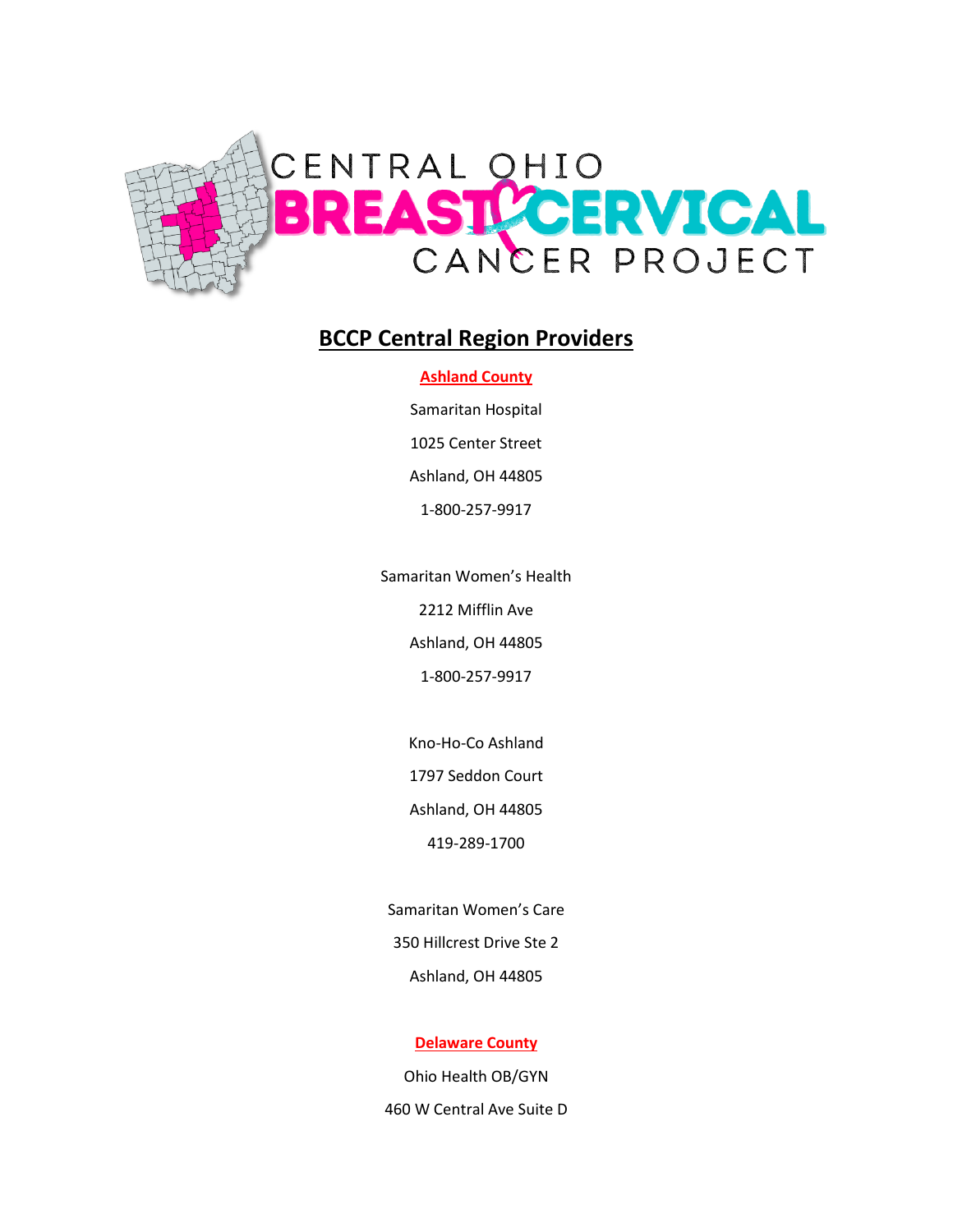Delaware, OH 43015

#### 740-615-2700

Ohio Health OB/GYN Lewis Center location 7853 Pacer Drive Delaware, OH 43015 740-615-2700

> Delaware Health Center 801 Ohio Health Blvd Suite 100 Delaware, OH 43015 614-566-1111

## **Fairfield County**

Dr. Sean Jerig 1319 E Main Street Lancaster, OH 43130 740-687-2229

Fairfield Medical Center 401 N Ewing Street Lancaster, OH 43130 740-687-8666

FMC-River Valley Campus 2384 N Memorial Drive Lancaster, OH 43130 740-687-8666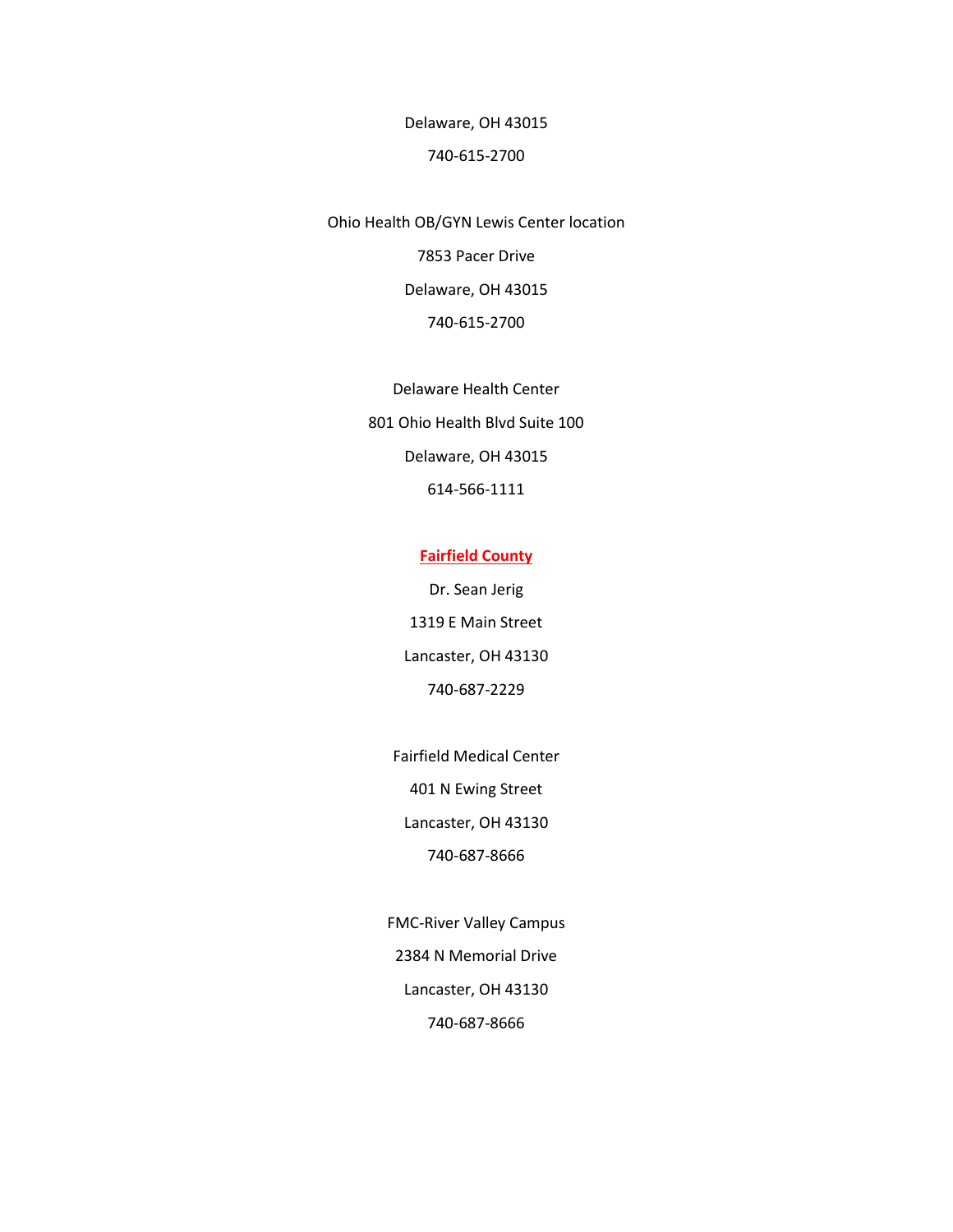FCHC- Hunter Trace 216 Trace Drive Lancaster, OH 43130 740-277-6043

FCHC- East Main Street 1155 E Main Street Lancaster, OH 43130 740-277-6043

FCHC- Baltimore 1055 W Market Street, Suite H Baltimore, OH 43105 740-277-6043

#### **Fayette County**

Adena Fayette Hospital 1430 Columbus Ave Washington Court House, OH 43160 740-333-2743

Fayette County Health Department 317 S Fayette Street Washington Court House, OH 43160 740-335-5910

Women's Wellness Center 1510 Columbus Ave (Building #2) Washington Court House, OH 43160 740-333-3333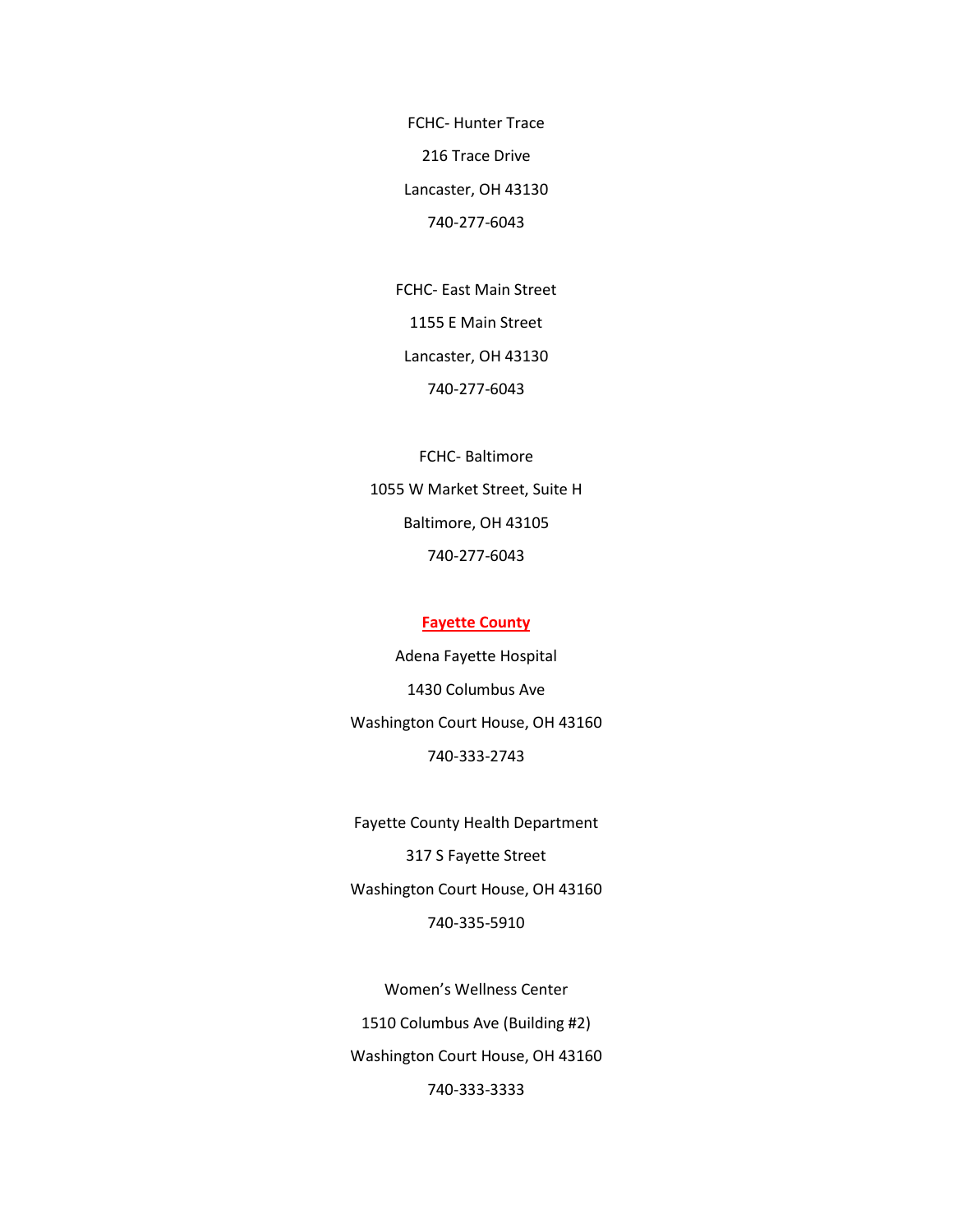**Franklin County**

Primary One Health Multiple locations 614-645-5500 OSU Multiple locations 614-293-0020

Ohio Health Multiple locations 614-566-1111

Mount Carmel

Multiple locations

614-234-7400

Lower Lights Multiple locations

614-274-1455

Helping Hands 5100 Karl Road Columbus, OH 43229 614-262-5094

Physicians CareConnection 240 Parsons Ave Columbus, OH 43215 614-884-2441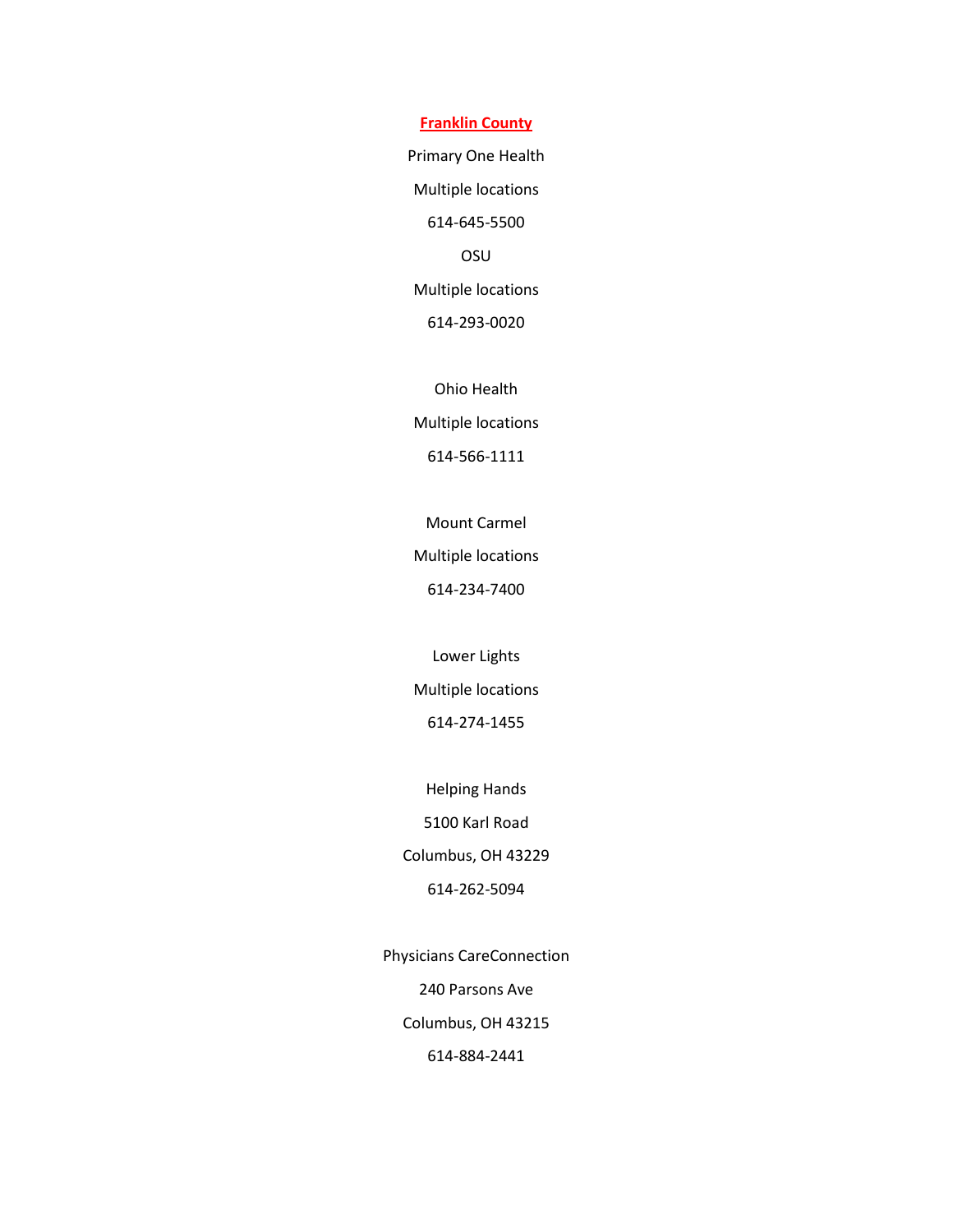Columbus Cancer Clinic 1699 W Mound Street Columbus, OH 43223 614-263-5006

The Katherine Cyran's Breast Center 3360 Tremont Road, Suite 130 Upper Arlington OH 43221 614-459-1596

Solis Columbus Mammography Center 974 bethel Road, Suite F Columbus, OH 43214 614-459-7880

Solis Women's Imaging and Wellness 5156 Blazer Pkwy Suite 120 Dublin, OH 43017 614-791-9355

> Victory Ministries 3964 E Main Street Whitehall, OH 43213 614-252-2500

#### **Knox County**

Knox County Health Department 11660 Upper Gilchrist Road Mount Vernon, OH 43050 740-392-2200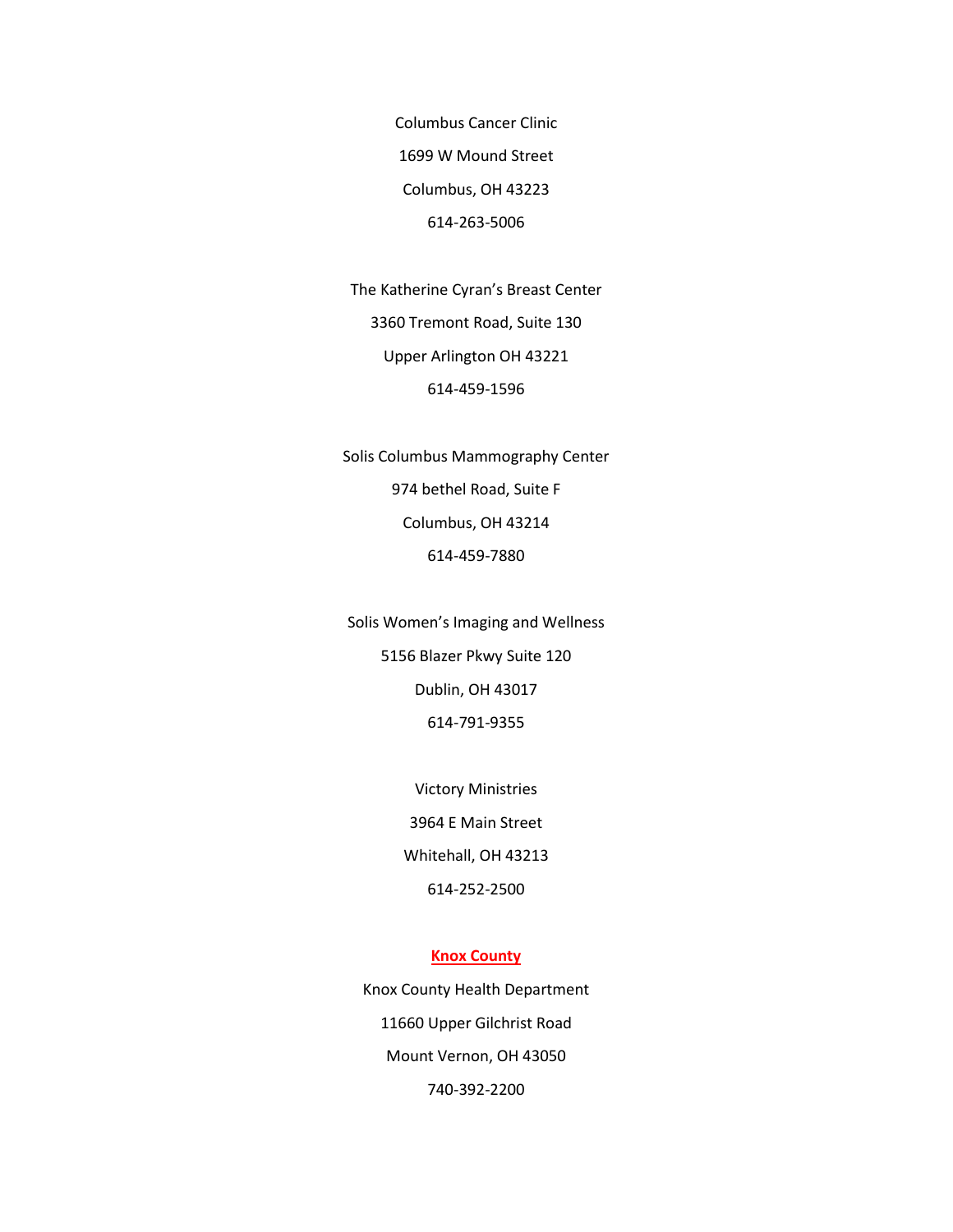Kno-Ho-Co Family Planning 69 Sychar Road Mount Vernon, OH 43050 740-397-0145

Knox Community Hospital 1451 Yauger Road Mount Vernon, OH 43050 740-393-9000

## **Licking County**

Family Health Services 100 McMillen Drive Newark, OH 43055 740-344-9291

Licking Memorial Hospital 1320 W Main Street Newark, OH 43055 220-564-4722

Licking Memorial Women's Health 15 Messimer Drive Newark, OH 43055 220-564-4694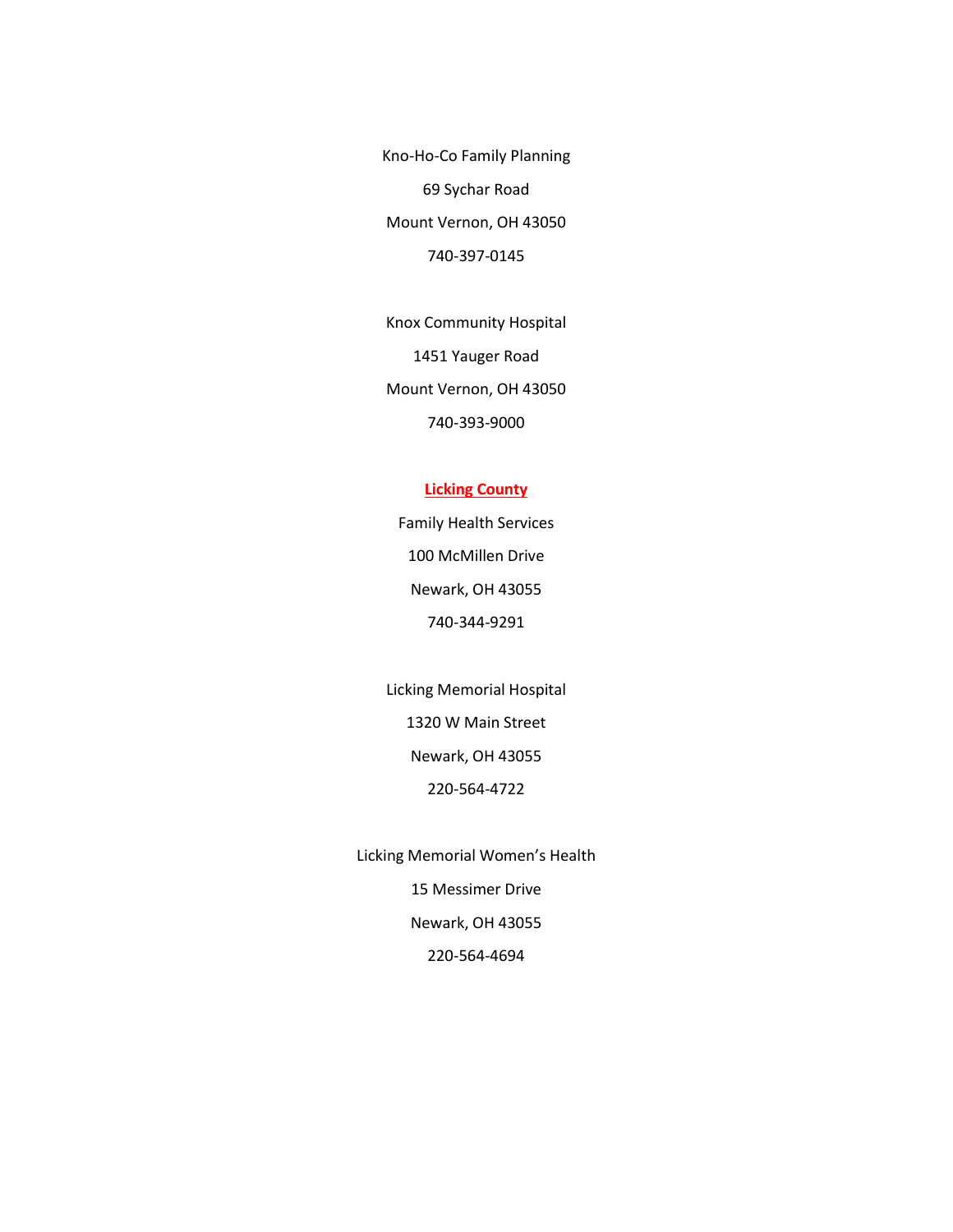Licking Memorial Gynecology 1717 West Main Street, Suite 202 Newark, OH 43055 220-564-7970

#### **Logan County**

Community Health and Wellness Partners of Logan County 4879 US 68 S West Liberty, OH 43357 937-599-1411

> Community Health and Wellness Partners 212 E Columbus Ave Bellefontaine, OH 43311 937-599-1411

Indian Lake Community Health Center 8200 OH- 366 West Russell's Point, OH 43348 937-633-0071

Mary Rutan Hospital (Ewing Crawfish Imaging Center) 120 Dowell Ave Bellefontaine, OH 43311 937-592-1883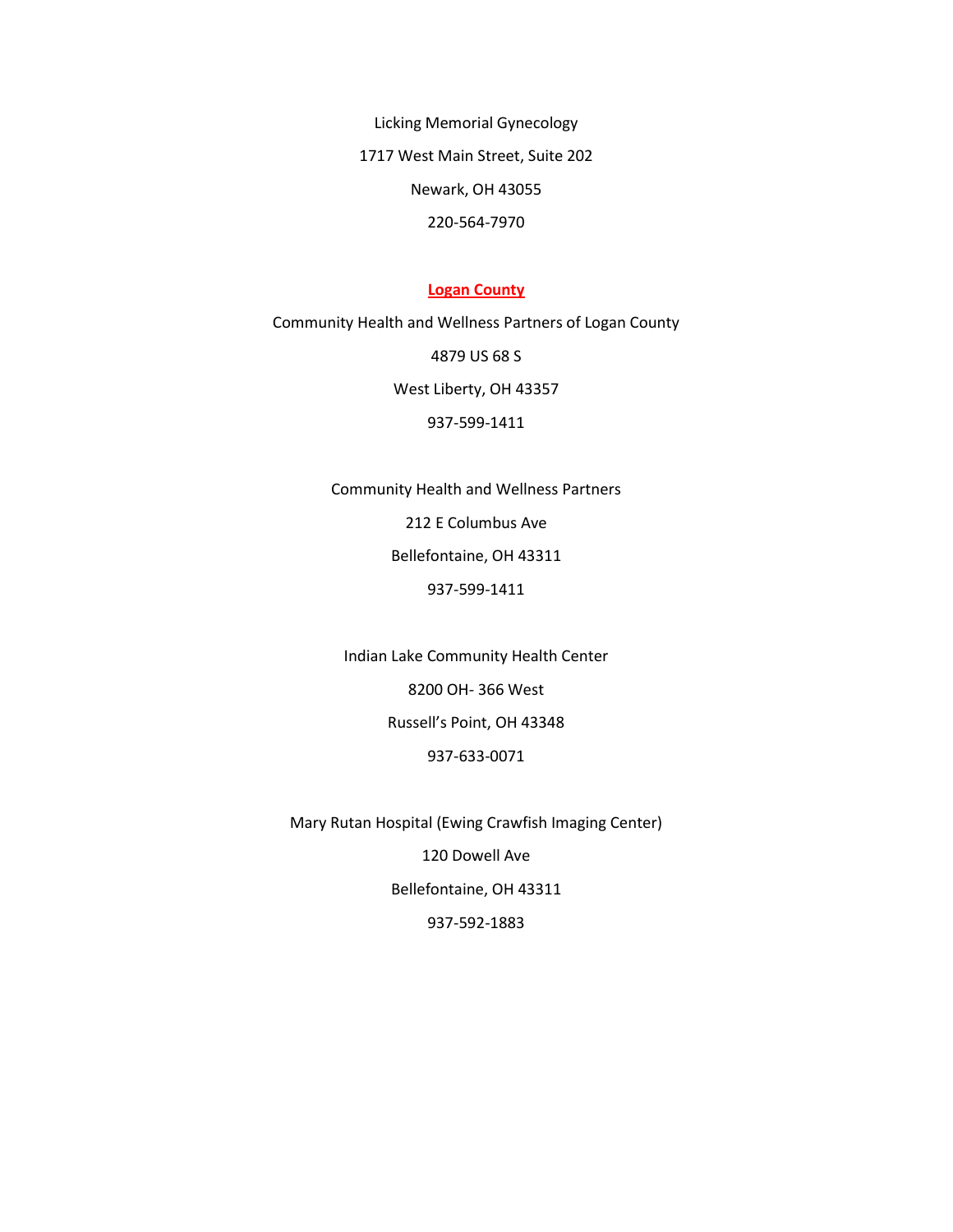**Madison County**

Madison Health 55 Park Ave London, OH 43140 740-845-7100

## **Marion County**

Marion Area Physicians 1040 Delaware Ave Marion, OH 43302 740-383-8080

Marion Women's Health Center 960 S Prospect Street Marion, OH 43302 740-383-2776

Marion Women's Imaging 1040 Delaware Ave Marion, OH 43302 740-383-7889

## **Morrow County**

Marion Area Physicians at Morrow County Hospital 651 West Marion Road Mt Gilead, OH 43338 419-949-3073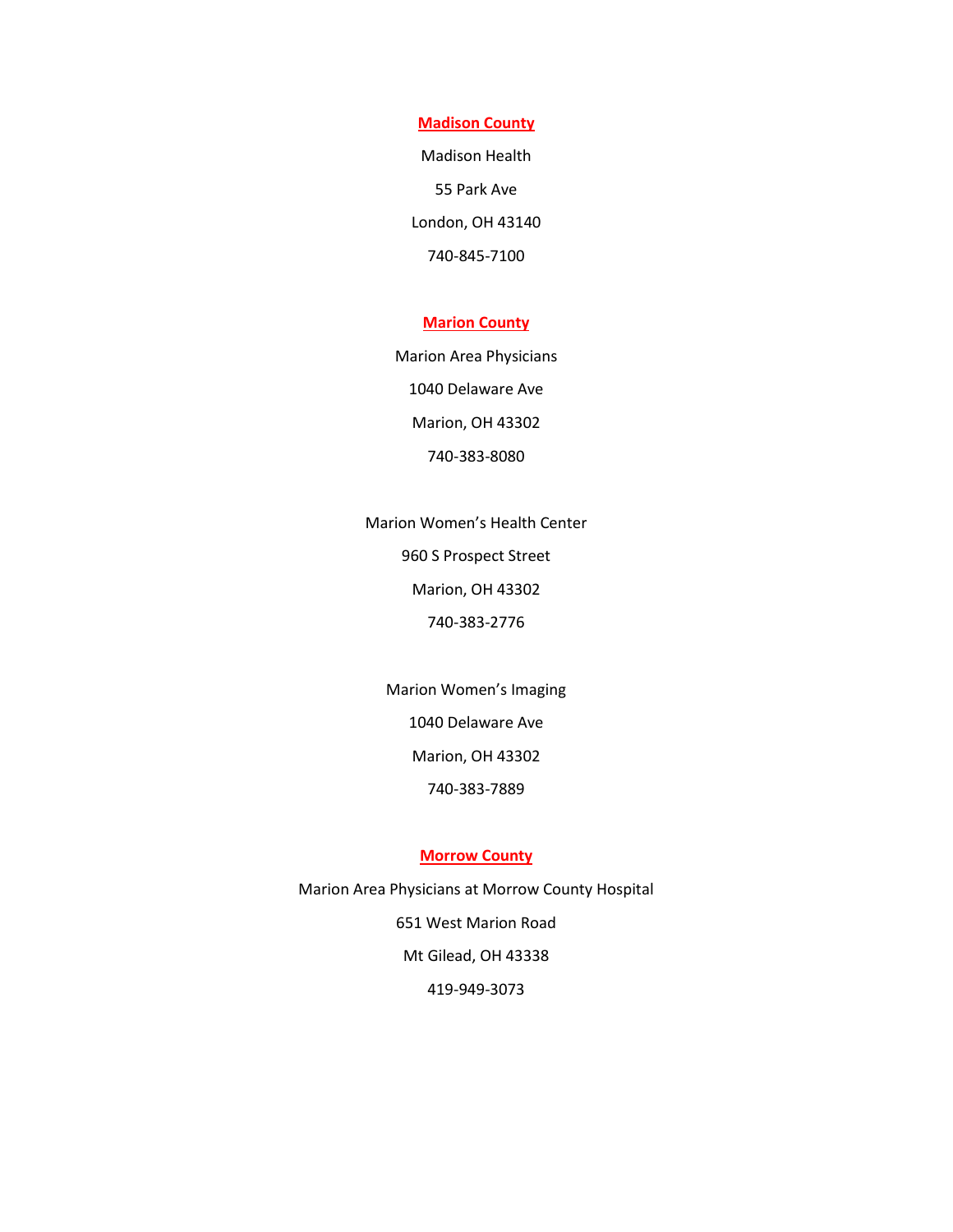Morrow Count Hospital 651 West Marion Road Mt Gilead, OH 43338 419-949-3090

Morrow County Health Department 619 W Marion Road, Suite B Mt Gilead, OH 43338 419-947-1545

## **Pickaway County**

Ohio Health Berger Hospital 600 N Pickaway Street Circleville OH 43113 740-474-126

Primary One 600 N Pickaway Street, Suite 30 (Medical Building) Circleville, OH 43113 740-207-4202

> Ohio Health Ob/GYN 600 N Pickaway Street Circleville, OH 43113 740-474-5024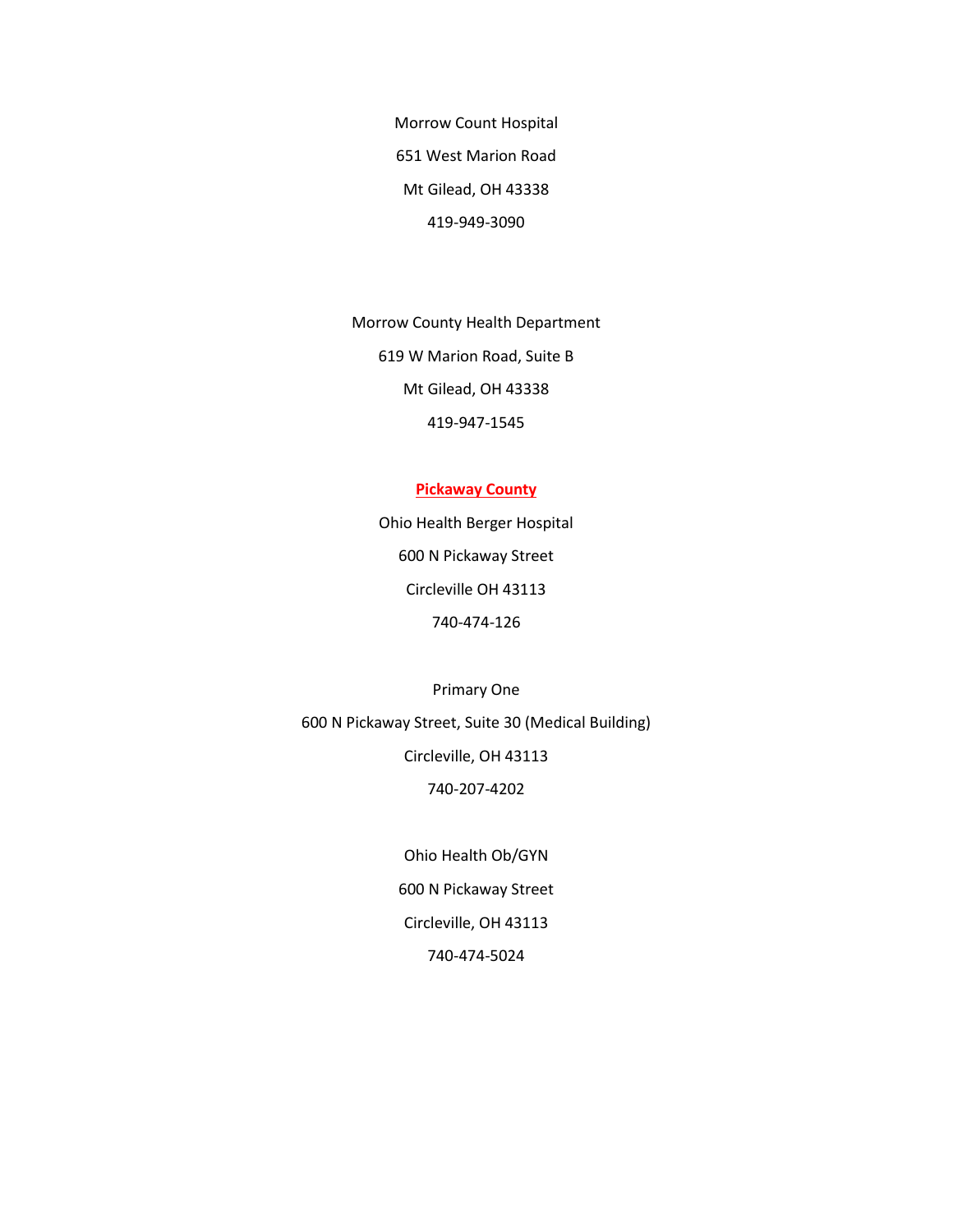#### **Richland County**

Women's Care of Mansfield 500 South Trimble Road Mansfield, OH 44906 419-756-6000

Cornerstone Ob/GYN 770 Ballgreen Drive, Suite 207 Mansfield, OH 44906 419-5222-6800

> Avita Ontario 715 Richland Mall Ontario, OH 44906 567-307-7666

Ohio Health Women's Imaging 335 Glessner Ave Mansfield, OH 44903 419-526-8333

> Shelby Hospital 20 Morris Road Shelby, OH 44875 419-526-83333